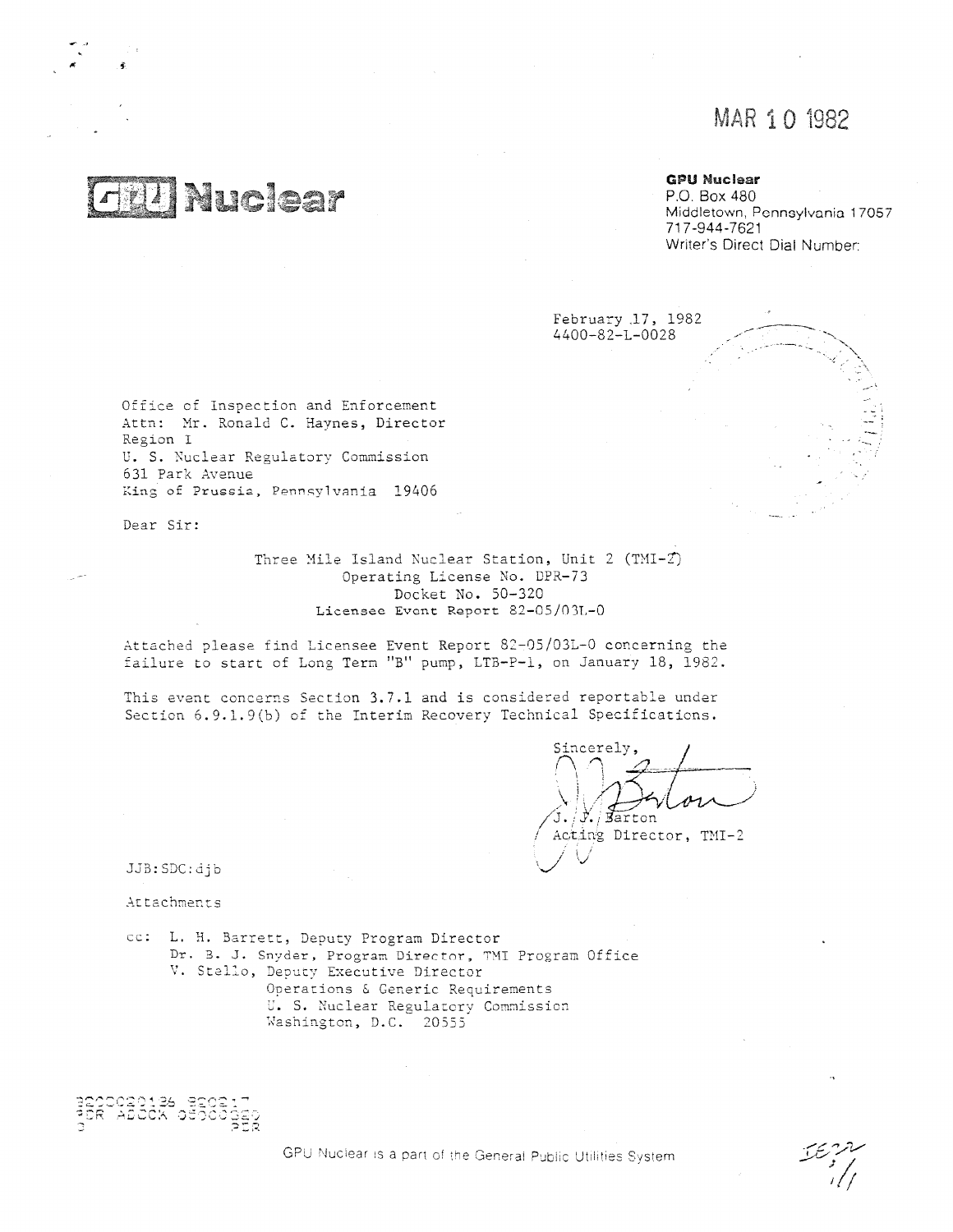| ÷.                                    |                                                                                                                                                                                                                                                                                                                                                                                                                      |
|---------------------------------------|----------------------------------------------------------------------------------------------------------------------------------------------------------------------------------------------------------------------------------------------------------------------------------------------------------------------------------------------------------------------------------------------------------------------|
| JRC FORM 366                          | U.S. NUCLEAR REGULATORY COMMISSION                                                                                                                                                                                                                                                                                                                                                                                   |
| $7-771$                               | Attachment 1<br>LICENSEE EVENT REPORT<br>4400-82-L-0028                                                                                                                                                                                                                                                                                                                                                              |
|                                       | (PLEASE PRINT OR TYPE ALL REQUIRED INFORMATION)<br>CONTROL BLOCK:<br>$\mathbf{1}$                                                                                                                                                                                                                                                                                                                                    |
|                                       | $\circ$<br>0.<br>0<br>$\overline{0}$<br>$\mathbf{3}$<br>0<br>LICENSE NUMBER<br>LICENSEE CODE                                                                                                                                                                                                                                                                                                                         |
| CON T<br>$\mathbf{0}$<br>$\mathbf{1}$ | REPORT<br>2(8)<br>$20(X)$ $0111$<br>8 <sub>1</sub><br>3 I<br>1 O<br>6<br>SOURCE<br>EVENT DESCRIPTION AND PROBABLE CONSEQUENCES (10)<br>At 0625 hours on January 18, 1982 during performance of Surveillance Procedure                                                                                                                                                                                                |
|                                       | 4303-M-19, Long Term "B" (LTB) pump LTB-P-1 failed to start.<br>This event had no                                                                                                                                                                                                                                                                                                                                    |
| 0 3<br>$0 \mid 4$                     | effect on the plant, its operation, or the health and safety of the public.                                                                                                                                                                                                                                                                                                                                          |
| $0 \mid 5$                            | This event is considered reportable pursuant to Tech Spec 6.9.1.9(b) due to entry                                                                                                                                                                                                                                                                                                                                    |
| $0 \mid 6$                            | into a compliance with the action statement of Tech Spec $3.7.1$ .                                                                                                                                                                                                                                                                                                                                                   |
| $\overline{7}$<br>$\circ$             |                                                                                                                                                                                                                                                                                                                                                                                                                      |
| $3 \mid 8$                            |                                                                                                                                                                                                                                                                                                                                                                                                                      |
|                                       | 80<br>9<br>CAUSE<br>COMP.<br>SYSTEM<br>CAUSE<br>VALVE                                                                                                                                                                                                                                                                                                                                                                |
|                                       | <b>SUBCODE</b><br>- COMPONENT CODE<br>CODE<br>CODE<br><b>SUBCODE</b><br><b>SUBCODE</b><br>(16)<br>$ 12\rangle$<br>'13<br>E<br>15.<br>Η<br>11<br>B<br>F.<br>B<br>7<br>12<br>19<br>10<br>13<br>18<br>11<br><b>REVISION</b>                                                                                                                                                                                             |
|                                       | <b>OCCURRENCE</b><br>SEQUENTIAL<br><b>REPORT</b><br>REPORT NO<br>CODE<br>TYPE<br>EVENT YEAR<br>NO.<br>LER RO<br>17<br><b>REPORT</b><br>0<br>NUMBER<br>26<br>29<br>30<br>28<br>32                                                                                                                                                                                                                                     |
|                                       | NPRD-4<br>PRIME COMP.<br>COMPONENT<br>ACTION FUTURE<br>TAKEN ACTION<br>SHUTDOWN<br>ATTACHMENT<br>EPHECT<br>ON PLANT<br>(22)<br><b>HOURS</b><br>FORM SUB.<br><b>SUPPLIEH</b><br><b>METHOD</b><br>MANUFACTURER<br>$\overline{0}$<br>0<br>0<br>Z<br>21<br>23<br>20<br>25<br>37<br>CAUSE DESCRIPTION AND CORRECTIVE ACTIONS (27)<br>The event was attributed to a malfuction of a limit switch that was part of the pump |
| $\circ$                               |                                                                                                                                                                                                                                                                                                                                                                                                                      |
|                                       | The limit switch stuck in the "breaker open, closing<br>motor breaker closing mechanism.                                                                                                                                                                                                                                                                                                                             |
| $1 \mid 2$                            | spring charged"position resulting in rendering the breaker nonfunctional. The                                                                                                                                                                                                                                                                                                                                        |
| З.                                    | apparent cause was due to dust on the limit switch. The switch was cycled to ensure it                                                                                                                                                                                                                                                                                                                               |
| 4.<br>ε                               | operated correctly. No further corrective actions were considered appropriate.<br>- 9<br>80                                                                                                                                                                                                                                                                                                                          |
| 5.<br>8                               | METHOD OF<br>FACILITY<br>STATUS<br>(30)<br>DISCOVERY DESCRIPTION (32)<br>OTHER STATUS<br>% POWER<br>DISCOVERY<br>(31) Operator Observation<br>0<br>$Q_{\parallel}$<br>(29)<br>B<br>(28<br>01<br>Recovery mode<br>44<br>45<br>46<br>12<br>13<br><b>CONTENT</b><br>80<br>AČTIVITY                                                                                                                                      |
| 6                                     | AMOUNT OF ACTIVITY (35)<br>LOCATION OF RELEASE (36)<br>RELEASED OF RELEASE<br>Ζ<br>N/A<br>33<br>آ34)<br>N/A<br>9<br>10                                                                                                                                                                                                                                                                                               |
| 7                                     | 45<br>11<br>44<br>80<br>PERSONNEL EXPOSURES<br>DESCRIPTION (39)<br><b>NUMBER</b><br><b>TYPE</b><br>$(37)$   Z<br>0<br>0<br>$\Omega$<br> (38)                                                                                                                                                                                                                                                                         |
| 8                                     | N/A<br>-9<br>11<br>13<br>11 12<br>PERSONNEL INJURIES<br>80                                                                                                                                                                                                                                                                                                                                                           |
|                                       | DESCRIPTION <sup>(41)</sup><br>NUMBER<br>0<br>0.<br>$\Omega$<br>40<br>N/A                                                                                                                                                                                                                                                                                                                                            |
| 9.                                    | ۹<br>12<br>-11<br>80<br>SE03020201 BECC<br>LOSS OF OR DAMAGE TO FACILITY (43)<br>TYPE<br>DESCRIPTION<br>Q20<br>Z<br>l(42)<br>з<br>ະວຊ<br>N/A                                                                                                                                                                                                                                                                         |
|                                       | $\Omega$<br>10<br>80<br>PUBLICITY<br>NRC USE ONLY<br>DESCRIPTION <sup>(45)</sup><br>ISSUED,<br>(44)<br>N                                                                                                                                                                                                                                                                                                             |
| 8                                     | $\frac{1}{80}$ , $\frac{5}{8}$<br>N/A<br>$\pm$<br>9.<br>10<br>68<br>69                                                                                                                                                                                                                                                                                                                                               |
|                                       | $\circ$<br>PHONE (717) 948-8461<br>NAME OF PREPARER Steven D. Chaplin                                                                                                                                                                                                                                                                                                                                                |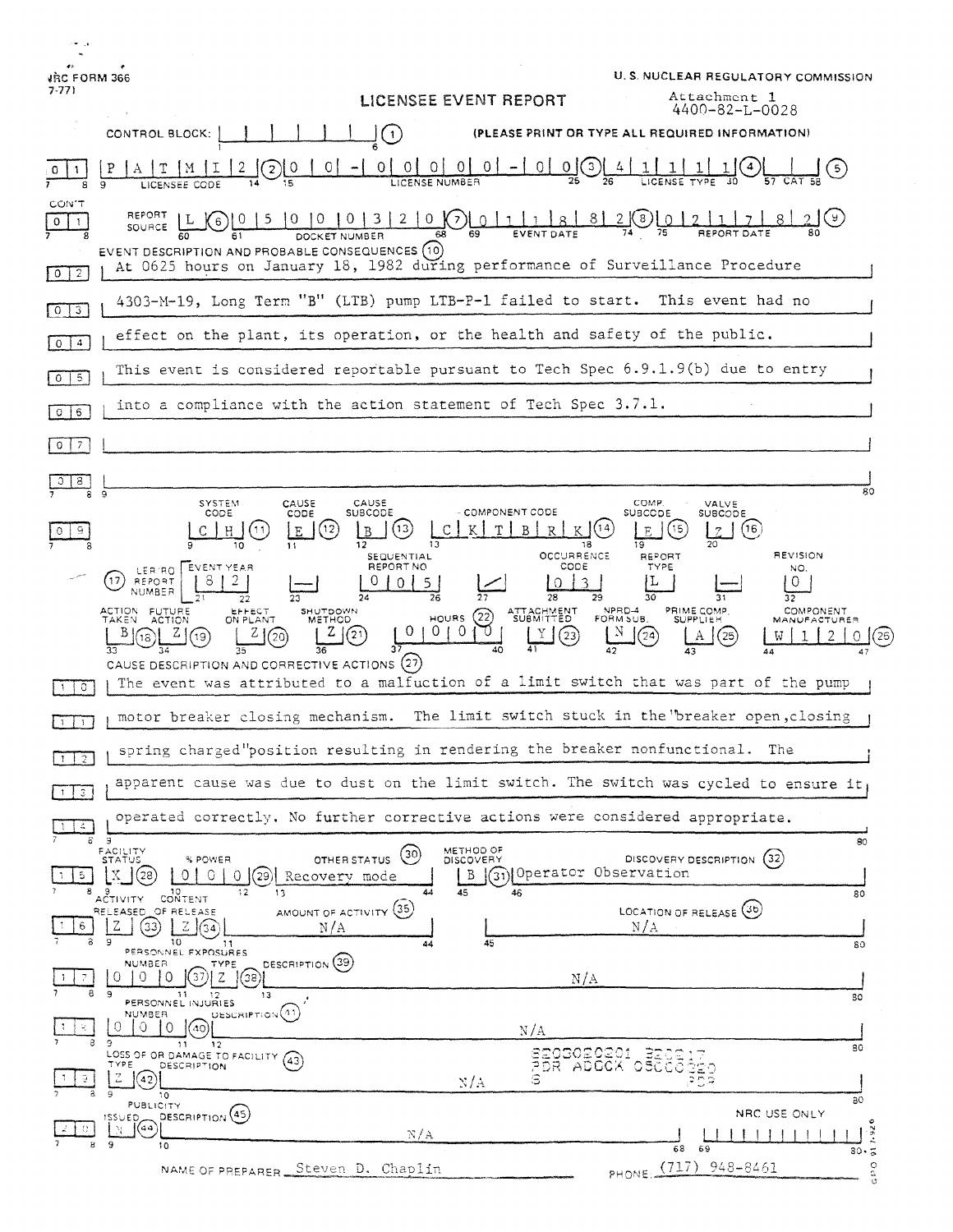Attachment 2 4400-82-L-0028 Page 1 of 2

### LICENSEE EVENT REPORT NARRATIVE REPORT TMI-II LER 82-05/03L-0 EVENT DATE - January 18, 1982

#### I. EXPLANATION OF OCCURRENCE

At 0625 hours on January 18, 1982, during the performance of Surveillance Procedure 4303-M19, "Long Term OTSG "B" Cooldown System Operability Test", LTB pump LTB-P-1 failed to start. This event placed the Licensee in the action statement of Technical Specification (Tech Spec) 3.7.1 and, hence. commenced the 72 hour Tech Spec Time Clock associated with the action statement.

The problem was investigated, corrected, and the pump returned to service at 1830 hours on January 18, 1982.

This event is considered reportable under Section 6.9.1.9(b) due to entry into and compliance with the action statement of Tech Spec 3.7.1.

#### II. CAUSE OF THE OCCURRENCE

The cause of the event was attributed to a malfunction of a limit switch that was part of the pump motor breaker closing mechanism. The limit switch stuck in the Breaker Open, Closing Spring Charged Position (resulting in rendering the breaker nonfunctional). The cause for the limit switch sticking was apparently due to dust on the limit switch.

#### III. CIRCUMSTANCES SURROUNDING THE OCCURRENCE

At the time of the occurrence, the Unit 2 facility was in a long-tern cold shutdown state. The reactor decay heat was being removed via loss to ambient. Throughout the event there was no effect on the Reactor Coolant System or the core.

#### IV. CORRECTIVE ACTIONS TAKEN OR TO DE TAKEN

#### IMMEDIATE

The problem was investigated and determined to be a limit switch stuck in the "charged" position. Once moved from the "stuck" position, the limit switch cycled without restriction. The limit switch was cycled several times to ensure it operated currectly. No further repairs or actions were undertaken.